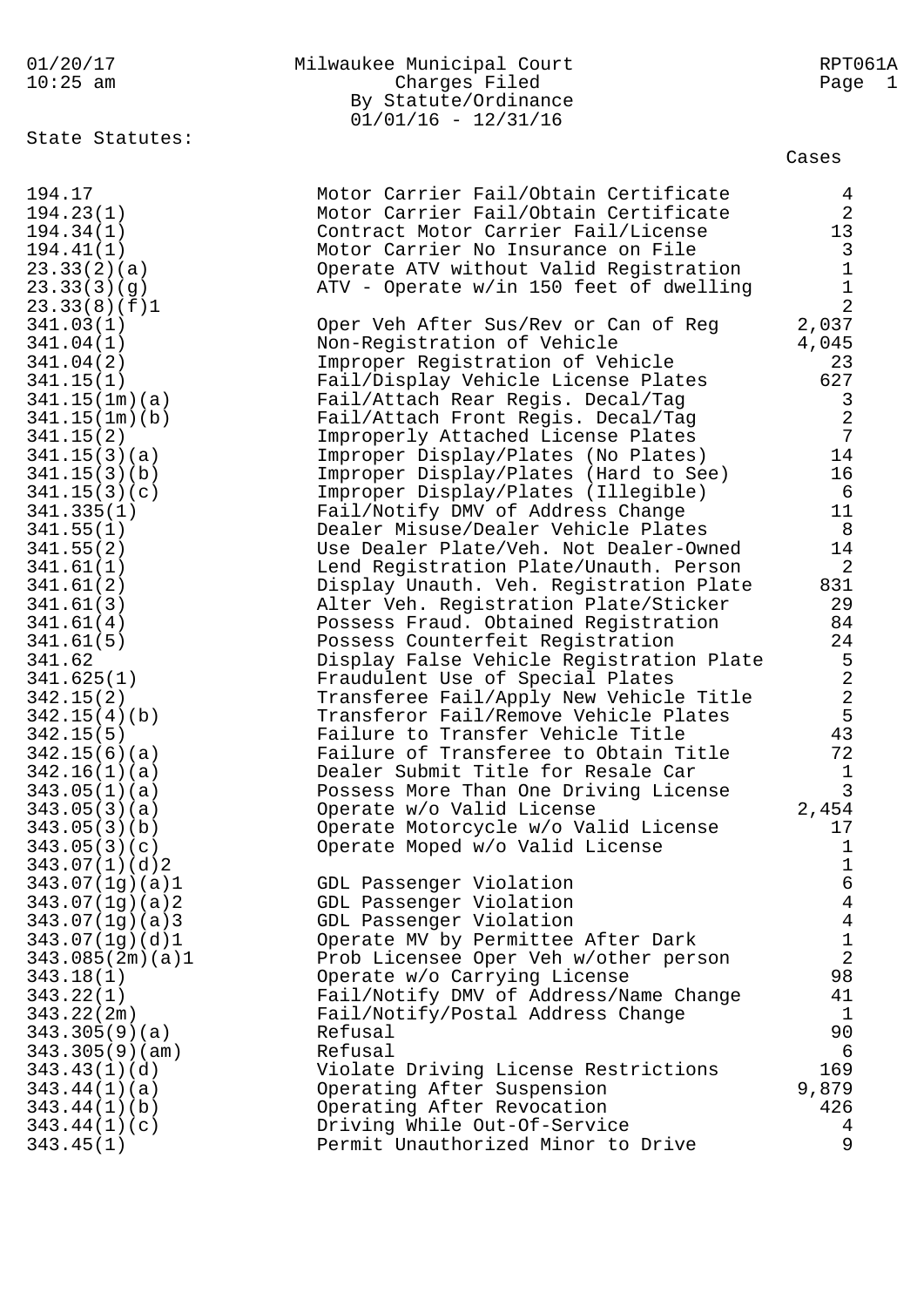| 01/20/1 |  |  |  |
|---------|--|--|--|
| 10・つち   |  |  |  |

| 01/20/17   | Milwaukee Municipal Court | RPT061A |
|------------|---------------------------|---------|
| $10:25$ am | Charges Filed             | Page 2  |
|            | By Statute/Ordinance      |         |
|            | $01/01/16 - 12/31/16$     |         |

State Statutes:

Cases

| 343.45(2)      | Permit Unauthorized Person to Drive      | 73             |
|----------------|------------------------------------------|----------------|
| 343.52(1m)     | Fraudulent Use of Special ID Card        | 50             |
| 344.62(1)      | Operate Motor Vehicle without Insurance  | 5,888          |
| 344.62(2)      | Operate Motor Vehicle w/o Proof of Ins   | 225            |
|                |                                          |                |
| 344.64(2)      | Knowingly Forge/Alter Proof of Insurance | $\mathbf{1}$   |
| 346.04(1)      | Fail/Obey Traffic Officer Signal/Order   | 112            |
| 346.04(2)      | Failure To Obey Traffic Officer/Signal   | 577            |
| 346.04(3)      | Vehicle Operator Flee/Elude Officer      | $\mathbf{1}$   |
| 346.05(1)      | Operating Left of Center Line            | 58             |
| 346.07(2)      | Unsafe Cutting in When Passing           | 2              |
| 346.07(3)      | Failure to Yield to Passing Vehicle      | $\overline{4}$ |
| 346.072(1m)(a) | Fail/Move Vehicle - Pass Stop Emerg Veh  | $\mathbf{3}$   |
|                |                                          | $\mathbf{1}$   |
| 346.072(1m)(b) | Fail/Slow Vehicle - Pass Stop Emerg Veh  |                |
| 346.075(1)     | Overtaking & Passing Bicycles            | $\overline{3}$ |
| 346.075(2)     | Improper Passing of Stopped Bus          | 12             |
| 346.08         | Unsafe Passing on Right                  | 97             |
| 346.09(1)      | Passing into Oncoming Traffic            | 13             |
| 346.09(3)      | Passing in No-Passing Zone               | 7              |
| 346.10(2)      | Passing at Intersection                  | 88             |
| 346.13(1)      | Unsafe Lane Deviation                    | 138            |
| 346.13(3)      | Deviation From Designated Lane           | 2              |
| 346.14(1)      |                                          | 156            |
|                | Automobile Following Too Closely         |                |
| 346.14(2)(a)   | Truck Following Too Closely              | $\mathbf{1}$   |
| 346.15         | Driving Wrong Way on Divided Highway     | 26             |
| 346.175(1)(a)  | Owners Liability-Flee/Elude Officer      | 121            |
| 346.18(1)      | Fail/Yield at Uncontrolled Intersection  | 32             |
| 346.18(2)      | Fail/Yield while Making Left Turn        | 256            |
| 346.18(3)      | Fail/Yield Right/Way from Stop Sign      | 232            |
| 346.18(4)      | Fail/Yield when Emerging from Alley      | 14             |
| 346.18(5)      | Fail/Yield Rt/Way from Parked Position   | 31             |
| 346.18(6)      | Fail/Yield for Yield Sign                | 9              |
| 346.19(1)      | Fail/Yield to Stop for Emergency Vehicle | 52             |
|                |                                          | 9              |
| 346.195(1)     | Owner Liability-Fail/Yield to ER Vehicle |                |
| 346.20(1)      | Fail/Yield to Funeral Procession         | $\mathbf{1}$   |
| 346.23(1)      | Fail/Yield at Controlled Intersection    | 55             |
| 346.23(2)      | FYR at Divided Highway                   | 2              |
| 346.24(1)      | FYR to Pedestrian/uncontroll. Intersect  | 101            |
| 346.24(2)      | Sudden Pedes/Bike Movement into Traffic  | 41             |
| 346.24(3)      | Passing Vehicle Stopped for Pedestrian   | 2              |
| 346.25         | Pedestrian/Bike FYR when CrossingRoadway | $\mathfrak{Z}$ |
| 346.27         | FYR to Highway Workers                   | $1\,$          |
| 346.28(1)      | Pedestrian Fail/Walk on Left Side/Hghway | $\overline{2}$ |
| 346.29(2)      |                                          | 53             |
|                | Standing on Roadway                      |                |
| 346.31(1)      | Fail to Follow Indicated Turn            | 6              |
| 346.31(2)      | Improper Right Turn                      | 38             |
| 346.31(3)(b)   | Improper Left Turn/Intersection          | 47             |
| 346.31(4)      | Improper Left Turn/On 3-Lane Highway     | $\mathbf{3}$   |
| 346.32         | Improper Turn into Driveway/Private Road | 42             |
| 346.33(1)(a)   | Unlawful U/Y Turn-Control. Intersection  | 5              |
| 346.33(1)(b)   | Unlawful U/Y Turn - Midblock             | 17             |
| 346.33(1)(c)   | Unlawful U/Y Turn-Highway MidBlock       | 6              |
| 346.33(1)(d)   | Unlawful U/Y Turn-Erected Signs          | 3              |
|                |                                          |                |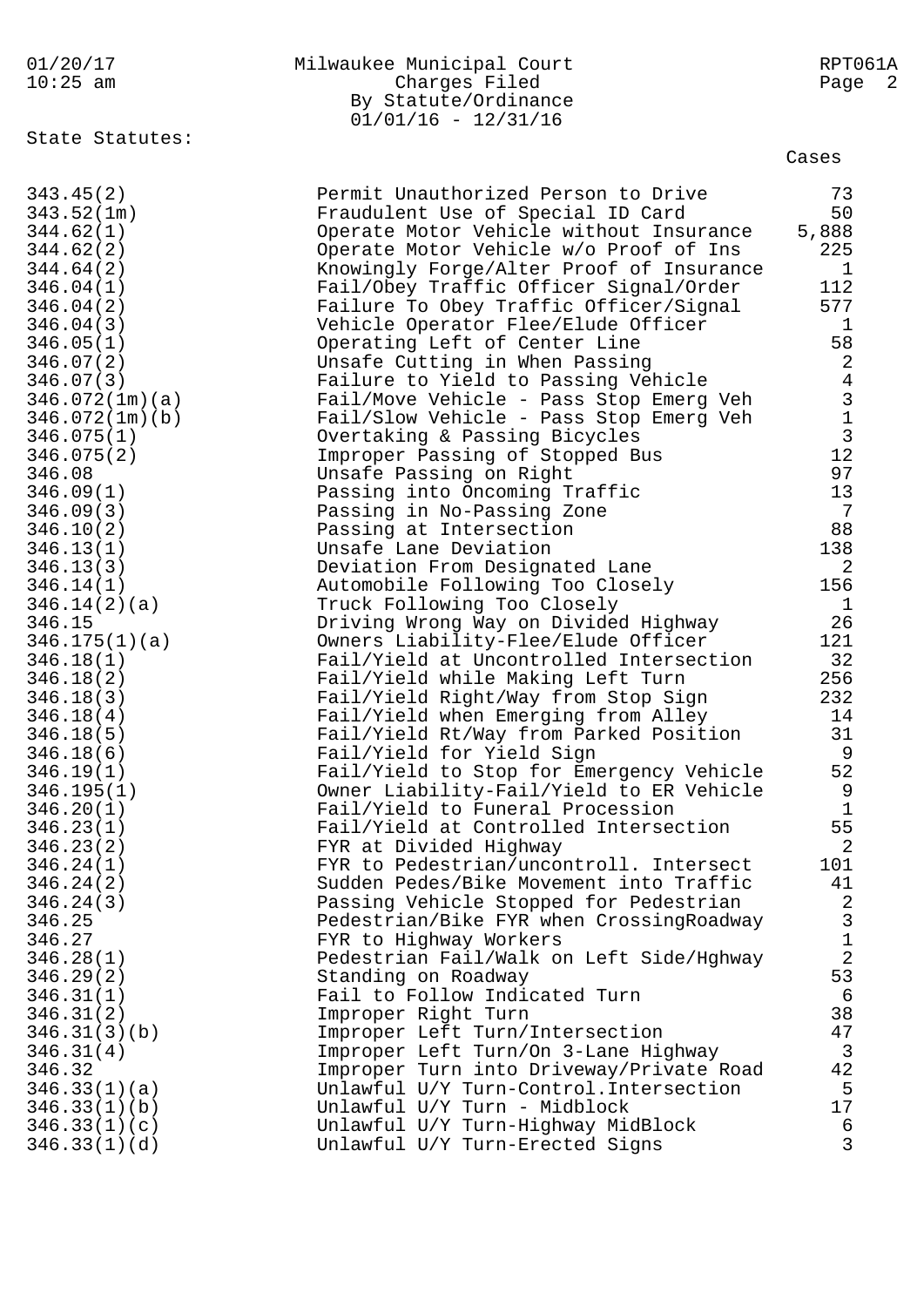| 01/20/17                       | Milwaukee Municipal Court                                | RPT061A             |
|--------------------------------|----------------------------------------------------------|---------------------|
| $10:25$ am                     | Charges Filed                                            | Page 3              |
|                                | By Statute/Ordinance                                     |                     |
|                                | $01/01/16 - 12/31/16$                                    |                     |
| State Statutes:                |                                                          |                     |
|                                |                                                          | Cases               |
|                                |                                                          |                     |
| 346.33(1)(f)                   | Improper U-Turn - Unsafe or Interfere<br>Unlawful U-Turn | 1<br>$\mathfrak{Z}$ |
| 346.33(1m)                     | Unsafe Turn-At Intersection                              | $7\phantom{.0}$     |
| 346.34(1)(a)1<br>346.34(1)(a)3 | Unsafe Turn-w/o Reasonable Safety                        | 10                  |
| 346.34(1)(b)                   | Fail to Signal Turn                                      | 58                  |
| 346.34(2)                      | Fail/Signal Stop/Slowing                                 | 5                   |
| 346.37(1)(C)1                  |                                                          | $\mathbf{1}$        |
| 346.37(1)(b)                   | Violate Yellow Traffic Signal                            | 18                  |
| 346.37(1)(c)1                  | Violate Red Traffic Light                                | 1,064               |
| 346.37(1)(c)2                  | Pedes/Bike Violate Red Traffic Light                     | 4                   |
| 346.37(1)(c)3                  | Illegal Right Turn on Red                                | 29                  |
| 346.38(2)                      | Bike/Pedes Violate Pedestrian Signal                     | 10                  |
| 346.39(1)                      | Fail/Stop for Flashing Red Signal                        | 62                  |
| 346.39(2)                      | Fail/Slow for Flashing Yellow Signal                     | $\mathbf{1}$        |
| 346.42                         | Interfere w/ Traffic Sign/Signal                         | $\mathbf{1}$        |
| 346.44(1)(b)                   | Fail to Stop/RR Crossing Signal                          | $1\,$               |
| 346.45(2)                      | Improper Stop/Proceeding at RR Crossing                  | $\mathbf 1$         |
| 346.455                        | Fail/Stop for Fire Truck at Fire Station                 | $\mathbf 1$         |
| 346.455(1)                     |                                                          | $\mathbf 1$         |
| 346.457(1)                     | Owner's Liability-Pass Fire Truck                        | $\sqrt{2}$          |
| 346.46                         | Fail to Stop/Improper Stop at Stop Sign                  | $\overline{2}$      |
| 346.46(1)                      | Fail/Stop at Stop Sign                                   | 600                 |
| 346.46(3)                      | Improper Stop/RR Stop Sign                               | $\mathbf{1}$        |
| 346.47(1)                      | Fail/Yield/Stop/Emerging from Alley                      | $\overline{4}$      |
| 346.48(1)                      | Fail/Stop for Unloading School Bus                       | $\sqrt{2}$          |
| 346.505(2)(a)                  | Park-Area Reserved/Physically Disabled                   | $\sqrt{2}$          |
| 346.51(1)                      | Improper Parking On/Off Roadway                          | $\sqrt{2}$          |
| 346.52(1)(a)                   | Stopping/Standing w/i Intersection                       | $\overline{2}$      |
| 346.53(6)                      | Parking/Standing where Prohibited                        | 15                  |
| 346.54                         | Improper Parking/Standing of Vehicle                     | 14                  |
| 346.57                         | Speeding Violations                                      | $1\,$               |
| 346.57(2)                      | Unreasonable and Imprudent Speed                         | 366                 |
| 346.57(3)                      | Driving too Fast for Conditions                          | 65                  |
| 346.57(4)(a)                   | Speeding in School Zones                                 | $\mathbf{1}$        |
| 346.57(4)(c)                   | Speeding in Pedestrian Safety Zone                       | $\mathbf 1$         |
| 346.57(4)(d)                   | Speeding in Alley                                        | $\overline{2}$      |
| 346.57(4)(e)                   | Speeding on City Highway                                 | 98                  |
| 346.57(4)(em)                  | Speeding on City Service Road                            | $\mathbf{1}$        |
| 346.57(4)(g)                   | Speeding on Semiurban Highway                            | $\mathbf{1}$        |
| 346.57(5)                      | Exceeding Speed Zones/Posted Limits                      | 4,901               |
| 346.59(1)                      | Impeding Traffic by Slow Speed                           | 1                   |
| 346.595(5)                     | Operate Motorcycle w/o Headlights On                     | $\overline{2}$      |
| 346.62(2)                      | Reckless Driving-Endanger Safety                         | 179                 |
| 346.63(1)(a)                   | Operating While Intoxicated                              | 436                 |
| 346.63(1)(am)                  | Operat. w/ Detectable Level Ctrld Substn                 | 31                  |
| 346.63(1)(b)                   | Operating While Intoxicated - BAC .1%+                   | 275                 |
| 346.63(2m)                     | Violate Absolute Sobriety Law                            | 2                   |
| 346.67(1)                      | Hit and Run                                              | $\overline{2}$      |
| 346.675(1)                     | Veh Owner Liability-Hit and Run                          | 308                 |
| 346.68                         | Hit and Run-Unattended Vehicle                           | 119                 |
| 346.69                         | Hit and Run-Property Adjacent to Highway                 | 39                  |
| 346.70(1)                      | Failure to Notify Police of Accident                     | 101                 |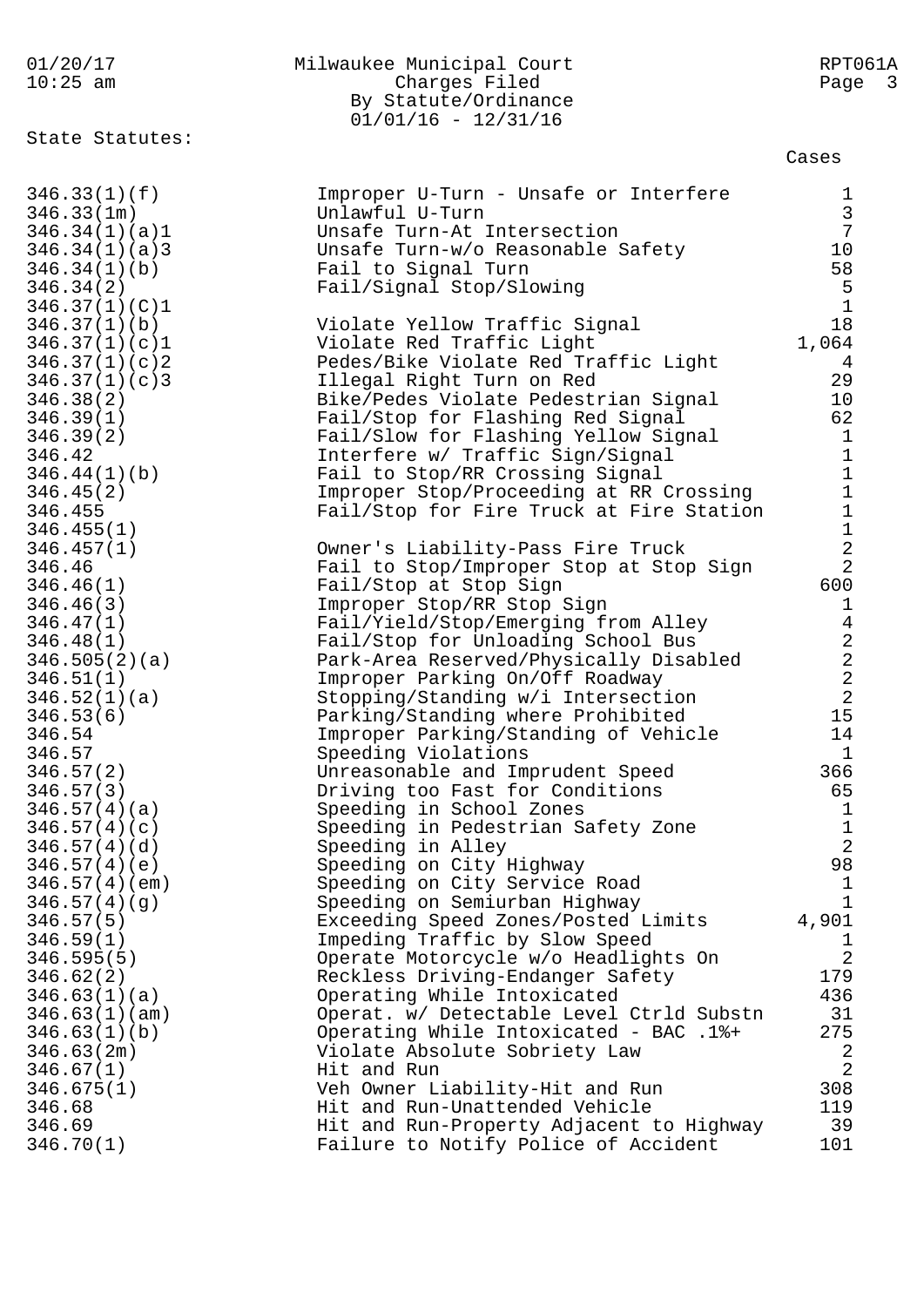| 01/20/17<br>$10:25$ am                                        | Milwaukee Municipal Court<br>Charges Filed<br>By Statute/Ordinance<br>$01/01/16 - 12/31/16$                                                                                              | RPT061A<br>Page<br>$\overline{4}$           |
|---------------------------------------------------------------|------------------------------------------------------------------------------------------------------------------------------------------------------------------------------------------|---------------------------------------------|
| State Statutes:                                               |                                                                                                                                                                                          | Cases                                       |
| 346.70(1m)(b)                                                 | Knowingly Assist Person Fleeing Accident                                                                                                                                                 | 1                                           |
| 346.70(2)                                                     | Duty/Report Accident (Report Req'mt)                                                                                                                                                     | 18                                          |
| 346.70(5)                                                     | Falsifying Accident Report                                                                                                                                                               | $\mathbf 1$                                 |
| 346.78                                                        | Bike Rules-Ride Play Vehicles on Roadway                                                                                                                                                 | $1\,$                                       |
| 346.79(2)(a)                                                  | Bike Rules-Transport Unauth. Passengers                                                                                                                                                  | $\mathbf{1}$                                |
| 346.80(2)(a)<br>346.80(2)(c)<br>346.80(4)<br>346.803(1)(a)    | Bike Rules-Riding Close to Curb<br>Bike Rules-Due Care when Passing<br>Bike Rules-Ride Where Prohibited by Sign<br>Bike Rules-Fail/Signal, Etc. on Bike Way                              | $\mathbf 1$<br>$\frac{1}{2}$<br>$\mathbf 1$ |
| 346.804                                                       | Bike Rules-Fail/Yield, Etc. on Sidewalk                                                                                                                                                  | $\mathbf{1}$                                |
| 346.87                                                        | Unsafe Backing of Vehicle                                                                                                                                                                | 44                                          |
| 346.88(3)(b)                                                  | Obstructed Driver's Vision-Front View                                                                                                                                                    | 14                                          |
| 346.88(3)(c)                                                  | Obstructed Driver's Vision-Rear View                                                                                                                                                     | 4                                           |
| 346.88(4)                                                     | MV Windows Not Reasonably Clean                                                                                                                                                          | $\mathbf{1}$                                |
| 346.89(1)<br>346.89(2)<br>346.89(3)(a)<br>346.89(5)<br>346.90 | Inattentive Driving<br>Operation with TV Visible to Driver<br>Operating while E-Mailing or Texting<br>Operate with Electronic Device in View<br>Following/Parking Near Emergency Vehicle | 402<br>3                                    |
| 346.91<br>346.92(1)<br>346.92(2)<br>346.93(1)<br>346.935      | Crossing Fire Hose<br>Driving with Person Riding Illegally<br>Riding Illegally on Vehicle<br>Minor Transporting Intoxicants in MV<br>Drink Open Intoxicants in MV                        | 423153414                                   |
| 346.935(1)<br>346.935(2)<br>346.935(3)<br>346.94(1)           | Drink Open Intoxicants in MV<br>Possess Open Intoxicants in MV<br>Keep Open Intoxicants in MV<br>Driving on Sidewalk                                                                     | 38<br>77<br>5                               |
| 346.94(12)                                                    | Driving on Bicycle Lane or Way                                                                                                                                                           | 274                                         |
| 346.94(16)                                                    | Illegal Use of Radio, Etc.                                                                                                                                                               | 1                                           |
| 346.94(2)                                                     | Racing on Highway                                                                                                                                                                        | 15                                          |
| 346.94(7)                                                     | Spilling Waste Load on/along Highway                                                                                                                                                     | 1                                           |
| 346.94(9)                                                     | Alighting From/Boarding Moving Vehicle                                                                                                                                                   | $\mathfrak{Z}$                              |
| 347.06(1)                                                     | Operation w/o Required Lamps Lighted                                                                                                                                                     | 150                                         |
| 347.06(3)                                                     | Unclean/Defective Lights or Reflectors                                                                                                                                                   | 11                                          |
| 347.07(2)(a)                                                  | Operate Vehicle w/ NonWhite Headlights                                                                                                                                                   | 8                                           |
| 347.07(2)(b)                                                  | Operate Vehicle w/ NonRed Taillights                                                                                                                                                     | 13                                          |
| 347.07(2)(c)                                                  | Operate Vehicle w/ Flashing Light                                                                                                                                                        | $\sqrt{2}$                                  |
| 347.09                                                        | Other Headlamp Equipment Violations                                                                                                                                                      | $\mathbf 1$                                 |
| 347.09(1)(a)                                                  | Operate Motor Vehicle w/o 2 Headlights                                                                                                                                                   | 577                                         |
| 347.10(2)                                                     | Other Headlamp Equipment Violations                                                                                                                                                      | 4                                           |
| 347.12(1)                                                     | Failure to Dim Headlights                                                                                                                                                                | 7                                           |
| 347.12(1)(a)                                                  | Approaching Operator Fail/Dim MultiBeams                                                                                                                                                 | 38                                          |
| 347.12(1)(b)                                                  | Following Operator Fail/Dim MultiBeams                                                                                                                                                   | 12                                          |
| 347.13(1)                                                     | No Tail Lamp/Defective Tail Lamp-Night                                                                                                                                                   | 274                                         |
| 347.13(3)                                                     | Operate Vehicle w/o Registration Lamps                                                                                                                                                   | 77                                          |
| 347.14(1)                                                     | Operate Vehicle w/o Stopping Lights                                                                                                                                                      | 478                                         |
| 347.15(2)                                                     | Improperly Locate Veh. Directional Lights                                                                                                                                                | 8                                           |
| 347.20(2)                                                     | No Flag on Projecting Load by Day                                                                                                                                                        | 1                                           |
| 347.25(1m)(b)                                                 | Fail/Comply Police Blue Light Reqm'ts                                                                                                                                                    | $\mathbf{1}$                                |
| 347.25(4)                                                     | Equip NonPolice Veh. w/ Blue Lights                                                                                                                                                      | 11                                          |
| 347.25(5)                                                     | Flashing Warning Lights Violation                                                                                                                                                        | 2                                           |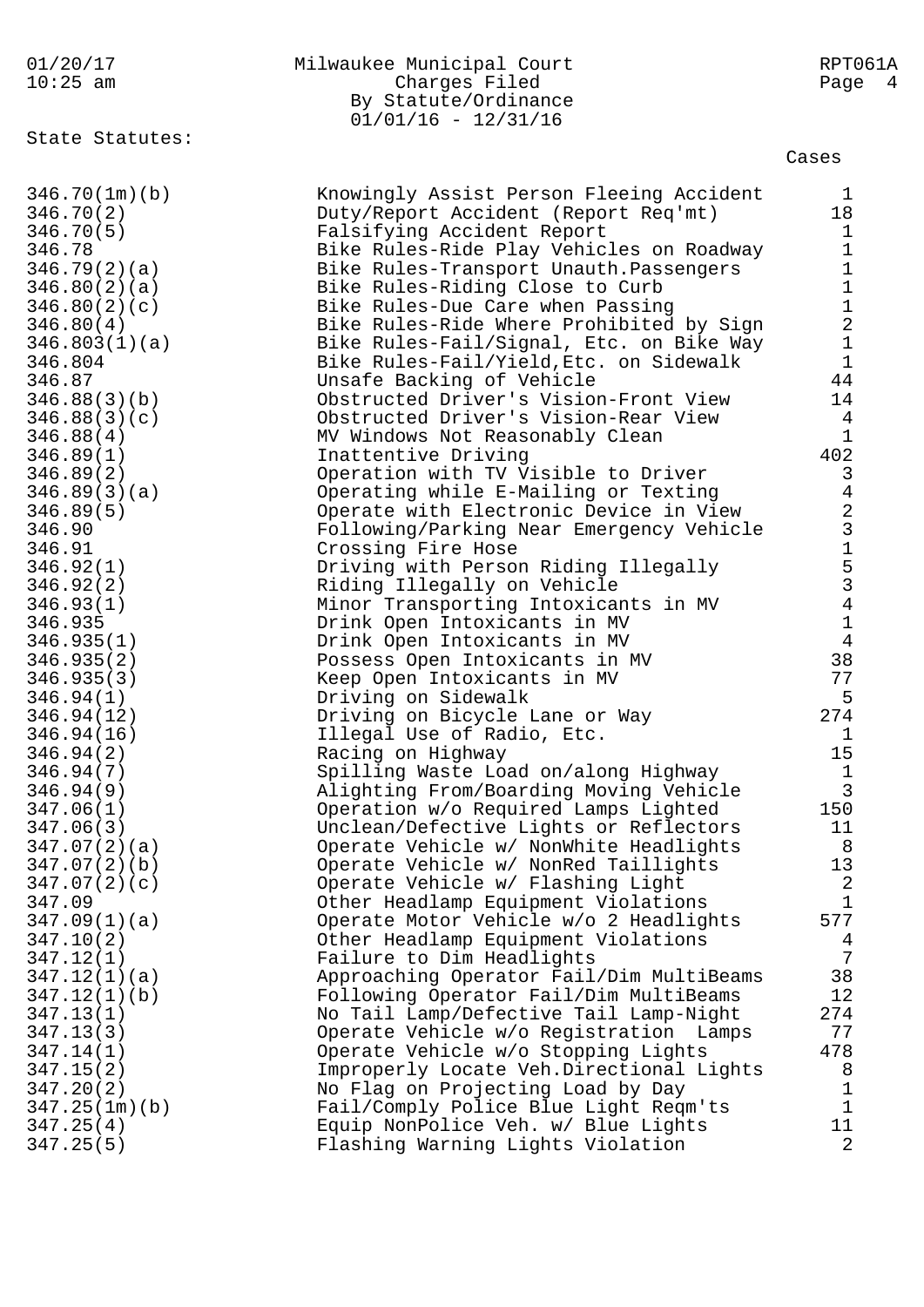01/20/17 Milwaukee Municipal Court RPT061A 10:25 am Charges Filed Page 5 By Statute/Ordinance 01/01/16 - 12/31/16 State Statutes: Cases 347.26(11)(a) Veh. Flashing Warning Lights Restriction 1 347.26(6)(a) Service Vehicle Warning Lamp Reqm'ts 2 347.26(6)(b) Tow Truck Warning Lamp Reqm'ts 7 347.35(1) Operate Motor Vehicle w/o Capable Brakes 15 347.38(1) Defective Horn or Unnecessary Use 6 347.39(1) Operate Motor Veh. w/o Adequate Muffler 17 347.39(2) Equip Motor Vehicle with Illegal Muffler 11 347.40(1) Operate Vehicle w/o Rearview Mirror 9 347.455(1) Operate Vehicle w/ Height Modifications 3 347.47(2) Towing with Improper Hitches/Couplings 4 347.48(1) Violation of Safety Belt Requirements 1 347.48(2) Violation of Safety Belt Requirements 1 347.48(2m)(b) Vehicle Operator Fail/Wear Seat Belt 2,172 347.48(2m)(c) Operator Fail/Have Passenger/SeatBelted 64 347.48(2m)(d) Ride in Vehicle w/o Wearing Seat Belt 204 347.48(4)(am) Safety Belt Violations-Child 470 347.485(2) Operate Cycle without Eye Protection 3 347.486(3) No Functioning Muffler on Motorcycle 1 347.489(1) Operate Bike/Cycle w/o Lights/Reflectors 13  $348.15(3)(B)$  1  $348.15(3)(C)$  1 348.15(3)(b) Violate Class A Hwy Weight Limits 2 348.15(3)(c) Violate Class A Hwy Weight Limits 9 348.17(1) Violation of Special Weight Limits 22 TR101.02(2)(j) Unnecessary Acceleration 2 TR301.62(10) No Interlock or Inoperative 1 TR305.09(6) Cracked/Broken Lenses/Reflectors 2  $TR305.11(1)(a)$  1 TR305.11(2)(a) Fail/Properly Maintain Headlamps 3 TR305.11(3)(c) Tinted Headlamps 3 TR305.13(1) Fail/Maintain License Plate Lamp Wiring 1 TR305.15(1) Fail/Equip with Stop Lamps 1 TR305.15(2) Fail/Properly Maintain Stop Lamps 4 TR305.15(4) Cover/Obstruct Stop Lamp Lenses 14 TR305.15(5) Fail/Maintain High-Mounted Stop Lamp 190 TR305.16(2) Fail/Properly Maintain Tail Lamps 1 TR305.16(4) Covered/Obscured Tail Lamps/Reflectors 11 TR305.18(1)(a) Fail/Equip Required Bumper 11 TR305.18(2)(c) Damaged/Distorted Vehicle Bumpers 6 TR305.19(1) Fail/Maintain Door/Hood Trunk Lid 5 TR305.20(1) Fail/Properly Maintain Exhaust System 1 TR305.20(5) Tail Pipe Not Extend Past Passenger Comp 1 TR305.20(7) No Catalytic Converter 1 TR305.22(1) Fail/Equip Vehicle Fenders 1 TR305.22(2) Rusted/Damaged Fenders 1 TR305.26(1) Fail/Equip Required Mirrors 6 TR305.26(3) Cracked/Damaged/Poor Reflect on Mirror 21 TR305.29(2) Fail/Maintain Steering System 9 TR305.29(7)(b) Fail/Maintain Shock Absorbers 1 TR305.30(1) Fail/Properly Maintain Tires and Rims 5 TR305.30(2) Vehicle Tires w/Less Than 2/3 Inch Tread 1 TR305.30(3) Vehicle Tires Protrudes >2 Inches Beyond 2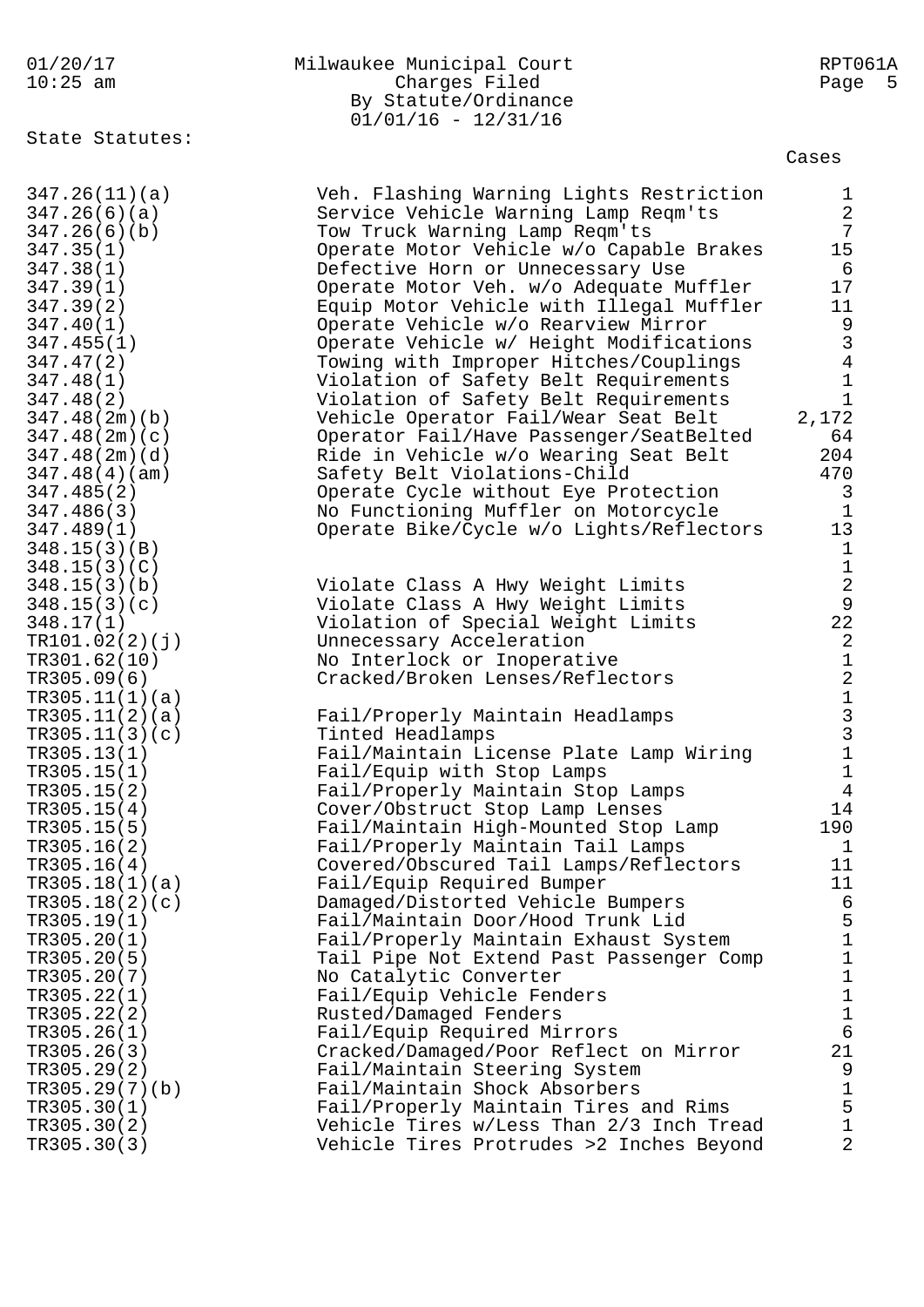| 01/20/17        | Milwaukee Municipal Court                                      | RPT061A        |
|-----------------|----------------------------------------------------------------|----------------|
| $10:25$ am      | Charges Filed<br>By Statute/Ordinance<br>$01/01/16 - 12/31/16$ | Page 6         |
| State Statutes: |                                                                | Cases          |
| TR305.30(6)     | Vehicle Tire/Cuts or Snags in Excess                           | $\mathbf{1}$   |
| TR305.30(8)     | Vehicle Rim Damaged, Dented, Bent, Etc.                        | $\mathbf{1}$   |
| TR305.30(9)     | Vehicle Rim-Loose/Missing Nut/Lug Bolt                         | $\sqrt{ }$     |
| TR305.32(1)     | Window Not Approved Safety Glass/Damaged                       | $\overline{2}$ |
| TR305.32(2)     | Front Driver's Side Window not Operate                         | 14             |
| TR305.32(4)(a)  | Vent / Side Window / Unauthorized Sign                         | 10             |
| TR305.32(4)(b)2 | Illegal Window Tint                                            | 222            |
| TR305.32(5)(a)  | Rear Window Unauthorized Sign                                  | $\overline{4}$ |
| TR305.32(5)(b)  | Rear Window Excessive Tinting                                  | 72             |
| TR305.32(6)     | Rear Side Window Excessive Tinting                             | 83             |
| TR305.34(1)     | Illegal Safety Glass Windshield                                | $\mathbf{1}$   |
| TR305.34(3)     | Cracked/Damaged Vehicle Windshield                             | 49             |
| TR305.34(6)     | Illegal Materials on Windshield                                | 115            |
| TR305.35(1)     | Fail/Equip Required Wipers                                     | $\mathbf{1}$   |
| TR325.02(1)     | Fed Motor Carrier Regs (Veh Markings)                          |                |
| TR325.02(2)     | Violation of Out of Service Notice                             |                |
| TR325.02(3)     | Driving of Motor Vehicles (Loose Dunnage)                      | 311531         |
| TR325.02(4)     | Vehicle Equipment Violations                                   |                |
| TR325.02(5)     | Interstate Hours of Service, Etc.                              |                |
| TR325.02(6)     | Vehicle Equipment Violations-Group 2                           |                |
| TR327.03(1)     | Fed Reg/Safety - General                                       | 86             |
| TR327.03(2)     | Age, Waiver of Physical Disqualification                       | $\mathbf{3}$   |
| TR327.03(3)     | Fed Reg/Safety - General                                       | $\overline{3}$ |
| TR327.03(4)     | Violation of Out of Service Notice                             | 131            |
| TR327.03(5)     | Interstate/Intrastate Driving Rqmts                            | 91             |
| TR327.05(3)(a)  | Interstate Record of Duty Status                               | 3              |

Sub Total: 45,603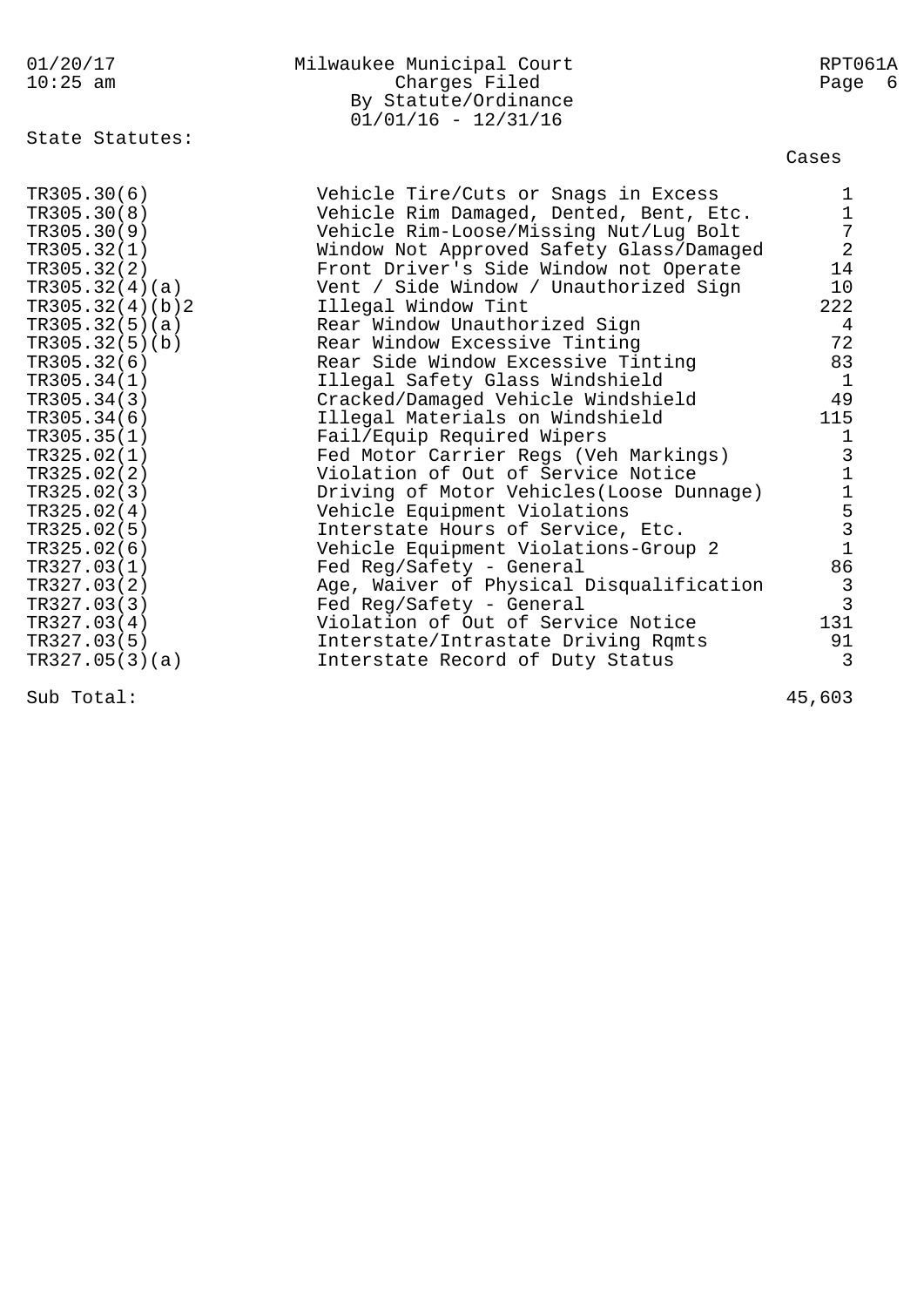| 01/20/17<br>$10:25$ am                                                                                                                                                                                                                                                | Milwaukee Municipal Court<br>Charges Filed<br>By Statute/Ordinance<br>$01/01/16 - 12/31/16$                                                                                                                                                                                                                                                                                                                                                                                                                                   | RPT061A<br>Page<br>7                                                                                                     |
|-----------------------------------------------------------------------------------------------------------------------------------------------------------------------------------------------------------------------------------------------------------------------|-------------------------------------------------------------------------------------------------------------------------------------------------------------------------------------------------------------------------------------------------------------------------------------------------------------------------------------------------------------------------------------------------------------------------------------------------------------------------------------------------------------------------------|--------------------------------------------------------------------------------------------------------------------------|
| Ordinances:                                                                                                                                                                                                                                                           |                                                                                                                                                                                                                                                                                                                                                                                                                                                                                                                               | Cases                                                                                                                    |
| $100 - 50 - 1 - a$<br>$100 - 54 - 1 - a$<br>$100 - 59 - 14 - b$<br>$100 - 59 - 3 - a$<br>$101 - 1 - 2$<br>$101 - 20 - 1$<br>$101 - 34 - 1$<br>$101 - 5.5 - 1 - A$                                                                                                     | Public Passenger Vehicle - Permit Req'd<br>PP Vehicle - Driver's License Required<br>PP Vehicle - Daily Safety Checklist Reqs<br>PP Veh Pass - Fail to Pay Fare<br>Traffic Offenses - Adoption of State Law<br>Unnecessary Vehicle Noises Prohibited<br>Contested Parking Citation(s)                                                                                                                                                                                                                                         | 3<br>$\overline{2}$<br>$\mathbf{1}$<br>32<br>1<br>6<br>1,978<br>2                                                        |
| $101 - 5.5 - 1 - a$<br>$102 - 5 - 2$<br>$102 - 7 - 1$<br>$102 - 7 - 5$<br>$102 - 7 - 6 - c$<br>$102 - 9 - 2$<br>$104 - 15$<br>$104 - 7 - 1$                                                                                                                           | Excessive Size/Weight/Load Permit Req'd<br>Bicycle - Registration Required<br>Bicycle - Riding on Public Ways<br>Bicycle - Operating Where Prohibited<br>Bicycle - Fail Comply w/Traffic Ctrl Sig<br>Bicycle - Lack of Eqmt for Oper in Dark<br>Obstruct Police/Fireman During Fire<br>False Fire Alarm                                                                                                                                                                                                                       | 6<br>$\mathbf 1$<br>$\sqrt{2}$<br>$\frac{1}{2}$<br>$\mathsf{3}$<br>$\mathbf{1}$<br>5                                     |
| $105 - 138 - 2$<br>$105 - 2$<br>$105 - 34 - 1 - a$<br>$105 - 34 - 1 - b$<br>$105 - 35 - 1$<br>$105 - 47 - 1$<br>$105 - 48 - 1$<br>$105 - 50 - 1$<br>$105 - 56 - 2 - A$                                                                                                | Resisting / Obstructing Police Officer<br>Assault and Battery<br>Carrying Concealed and Dangerous Weapon<br>Carrying Concealed Firearm<br>Discharge of Firearm in City w/o Permit<br>Sale / Discharge / Use of Fireworks<br>Smoking Prohibited - Adoption State Law<br>Synthetic Marijuana Poss/Sale/Use Prohib                                                                                                                                                                                                               | 1,114<br>1,200<br>62<br>$\mathsf{3}$<br>$\overline{2}$<br>$\frac{9}{2}$<br>17<br>$\mathbf 1$                             |
| $105 - 56 - 2 - a$<br>$105 - 57 - 3 - A - 1$<br>$105 - 65 - 1$<br>$105 - 66 - 1$<br>$105 - 75 - 15 - a$<br>$105 - 77 - 1$<br>$105 - 78 - 2$<br>$105 - 79 - 1$<br>$106 - 1 - 1$<br>$106 - 1.1 - 2$<br>$106 - 1.8 - 1$<br>$106 - 1.8 - 2$<br>$106 - 11$                 | Sale on Public Premises without Consent<br>Abandoned Motor Vehicle or Trailer<br>Repairing Motor Vehicle on Street<br>Excessive False Alarms<br>Misuse of Emergency Telephone Numbers<br>Abandoned 911 Calls - Repeated<br>Legal Occupant List for Rental Prop Req<br>Disorderly Conduct<br>Begging / Soliciting Funds<br>Public Drinking<br>Public Drinking - Comm Quadricycles<br>Mashing                                                                                                                                   | $\sqrt{2}$<br>$\mathbf 1$<br>5<br>$\overline{3}$<br>21<br>107<br>53<br>$\overline{2}$<br>2,685<br>88<br>165<br>1<br>12   |
| $106 - 2.1 - 1$<br>$106 - 23$<br>$106 - 23 - 2$<br>$106 - 23.1 - 2$<br>$106 - 23.2$<br>$106 - 23.3 - 2$<br>$106 - 30 - 2 - a$<br>$106 - 30 - 3 - c$<br>$106 - 30 - 3 - e$<br>$106 - 30.5 - 2$<br>$106 - 31 - 1$<br>$106 - 31 - 2$<br>$106 - 31 - 3$<br>$106 - 31 - 4$ | Drinking in a Public Parking Structure<br>Loitering of Minor (Curfew Hours)<br>Responsibility of Parents (Curfew)<br>Truancy or Habitual Truancy<br>Contributing to Delinquency of Minor<br>Contributing to Truancy<br>Sale of Cigarettes to Minor/Underage<br>Sell Cig in Package/Container w/o Stamp<br>Sell Cig in Package/Container w/o Stamp<br>Minor Purchase/Possess Cigarette/Tobacco<br>Loitering or Prowling<br>Loitering in or near a Dwelling Area<br>Loitering in Public Restroom<br>Loitering in or near School | $\mathbf{1}$<br>128<br>8<br>1,658<br>8<br>855<br>60<br>$\mathbf{2}$<br>$\mathbf{3}$<br>8<br>496<br>13<br>$\sqrt{2}$<br>5 |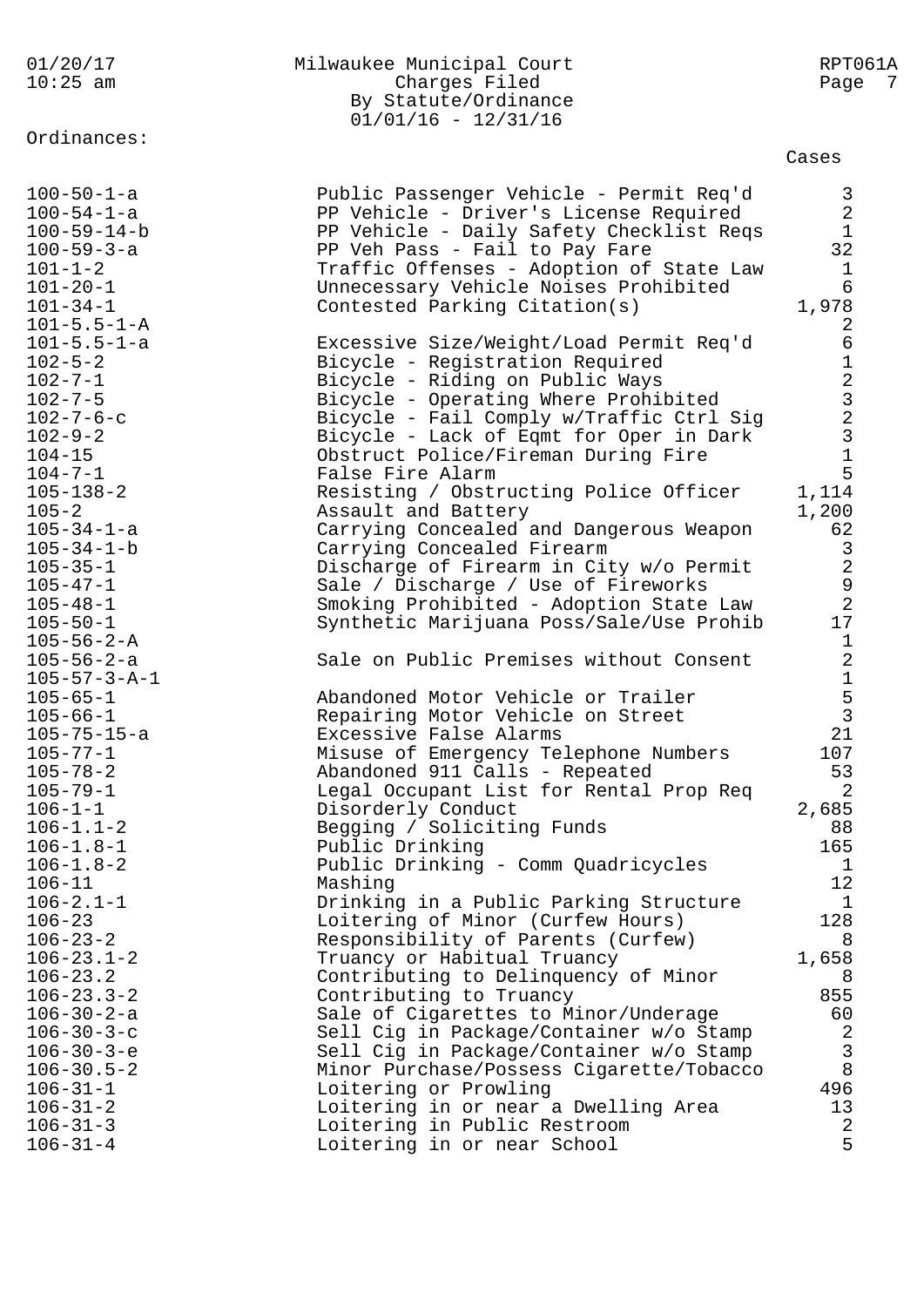| $10:25$ am                           | Charges Filed                            | Page 8         |  |
|--------------------------------------|------------------------------------------|----------------|--|
|                                      | By Statute/Ordinance                     |                |  |
|                                      | $01/01/16 - 12/31/16$                    |                |  |
| Ordinances:                          |                                          |                |  |
|                                      |                                          | Cases          |  |
| $106 - 31 - 5$                       | Loitering in Public Building             | 21             |  |
| $106 - 31 - 6$                       | Loitering in Restaurant / Tavern         | 96             |  |
| $106 - 31 - 7$                       | Loitering - Soliciting, Etc.             | 139            |  |
| $106 - 31 - 8$                       | Loitering in a Parking Lot or Structure  | 11             |  |
| $106 - 31 - 9$                       | Loitering on Private / Public Property   | 22             |  |
| $106 - 34 - 2 - b$                   | Possession of Spray Paint, Etc. by Minor | $\mathbf{1}$   |  |
| $106 - 34.5 - 1$                     | Prostitution - Prohibited Conduct        | $\overline{4}$ |  |
| $106 - 35 - 2$                       | Loitering - Soliciting Prostitute        | 36             |  |
| $106 - 35.6 - 2$                     | Loitering - Illegal Drug Activity        | 193            |  |
| $106 - 36 - 3 - A$                   |                                          | $\mathbf{1}$   |  |
|                                      |                                          | 401            |  |
| $106 - 36 - 3 - a$<br>$106 - 37 - 2$ | Possession of Drug Paraphernalia         | 10             |  |
|                                      | Frequenting An Illegal Drug House        |                |  |
| $106 - 38 - 2$                       | Possession of Marijuana                  | 961            |  |
| $106 - 5 - 2$                        | Indecent Exposure                        | 23             |  |
| $106 - 51 - 3 - a$                   | Designated Offender Residency Restricts  | 663            |  |
| $106 - 8 - 1$                        | Obscene Phone Call                       | 5              |  |
| $106 - 8 - 2$                        | Harassing Phone Call                     | 11             |  |
| $106 - 8 - 4$                        | Harassing Phone Calls - Repeated         | 15             |  |
| $107 - 2$                            | Gambling                                 | 14             |  |
| $108 - 20$                           | Gambling Prohibited in Pub Ent Premises  | $\mathbf{1}$   |  |
| $108 - 22 - 1 - a$                   | Costume Material Requirements            | $\mathbf{1}$   |  |
| $108 - 22 - 1 - c$                   | Female Lower Costume Fabrication Reqs    | $\mathbf{1}$   |  |
| $108 - 5 - 1 - a$                    | Public Dance Hall - License Required     | 12             |  |
| $110 - 10 - 1$                       | Trespassing Upon Buildings / Premises    | 750            |  |
| $110 - 10 - 2 - b$                   | Trespass to Buildings Carrying Firearm   | $\overline{3}$ |  |
| $110 - 12 - 1 - a$                   | Landlord - Forcible Entry Prohibited     | $\overline{3}$ |  |
| $110 - 15$                           | Vandalism                                | 960            |  |
| $110 - 15.15$                        |                                          | $\mathbf{1}$   |  |
| $110 - 15.5 - 1$                     | Vandalism - Graffiti Related             | 12             |  |
| $110 - 16 - 2$                       | Theft                                    | 328            |  |
| $110 - 18 - 1$                       | Tapping of Public Utilities Prohibited   | 5              |  |
| $110 - 32 - 1 - a$                   | Fraud on Hotel or Restaurant             | 17             |  |
| $110 - 32 - 1 - b$                   | Fraud on Hotel or Restaurant Keeper      | 17             |  |
| $110 - 35 - 1$                       | Retail Theft                             | 1,466          |  |
| $110 - 36$                           | Abandonment of Shopping Cart             | $\mathbf{1}$   |  |
| $110 - 4 - 1$                        | Damaging of Public Property              | $\mathsf 3$    |  |
| $116 - 8 - 1$                        | Sidewalks to be Kept Clean               | $\sqrt{2}$     |  |
| $118 - 36 - 1$                       | Boating - Unauth Use of Private Dock     | $\mathbf 1$    |  |
| $118 - 62 - 2$                       | Loitering on Bridge Prohibited           | 3              |  |
| $118 - 80 - 1$                       | Boating - Adoption of State Statutes     | 174            |  |
| $118 - 80 - 1$ 30.678(2)(c)          | Personal Watercraft - Minor Oper w/o Cer | $\mathbf 1$    |  |
| $118 - 80 - 5$                       | Boating - Littering the Waterways        | $1\,$          |  |
| $118 - 80 - 7$                       | Swimming within Harbor Where Prohibited  | $\sqrt{2}$     |  |
| $120 - 5 - 1$                        | Storm Water Mgmt - Discharges Prohibited | $\mathbf{1}$   |  |
| 200 through 295                      | Building Code Violations                 | 2,109          |  |
| $200 - 11 - 4$                       | Illegal Occupancy and Use                | 10             |  |
| $200 - 24 - 1$                       | Building Permit Required                 | 4              |  |
| $200 - 42 - 2 - a$                   | Certificate of Occupancy / Zoning Req'd  | $\mathbf{1}$   |  |
| $200 - 42 - 2 - c$                   | Illegal Occupancy -- No Cert / Unfit     | 27             |  |
| $200 - 42 - 2 - d$                   | Illegal Occupancy -- No Cert / Unfit     | 16             |  |
| $200 - 51.7 - 4 - a$                 | Registration Stmt Reqd - Vacant Building | 107            |  |
| $214 - 27 - 4$                       | Smoke Detectors Not Operative            | 3              |  |
|                                      |                                          |                |  |

01/20/17 Milwaukee Municipal Court RPT061A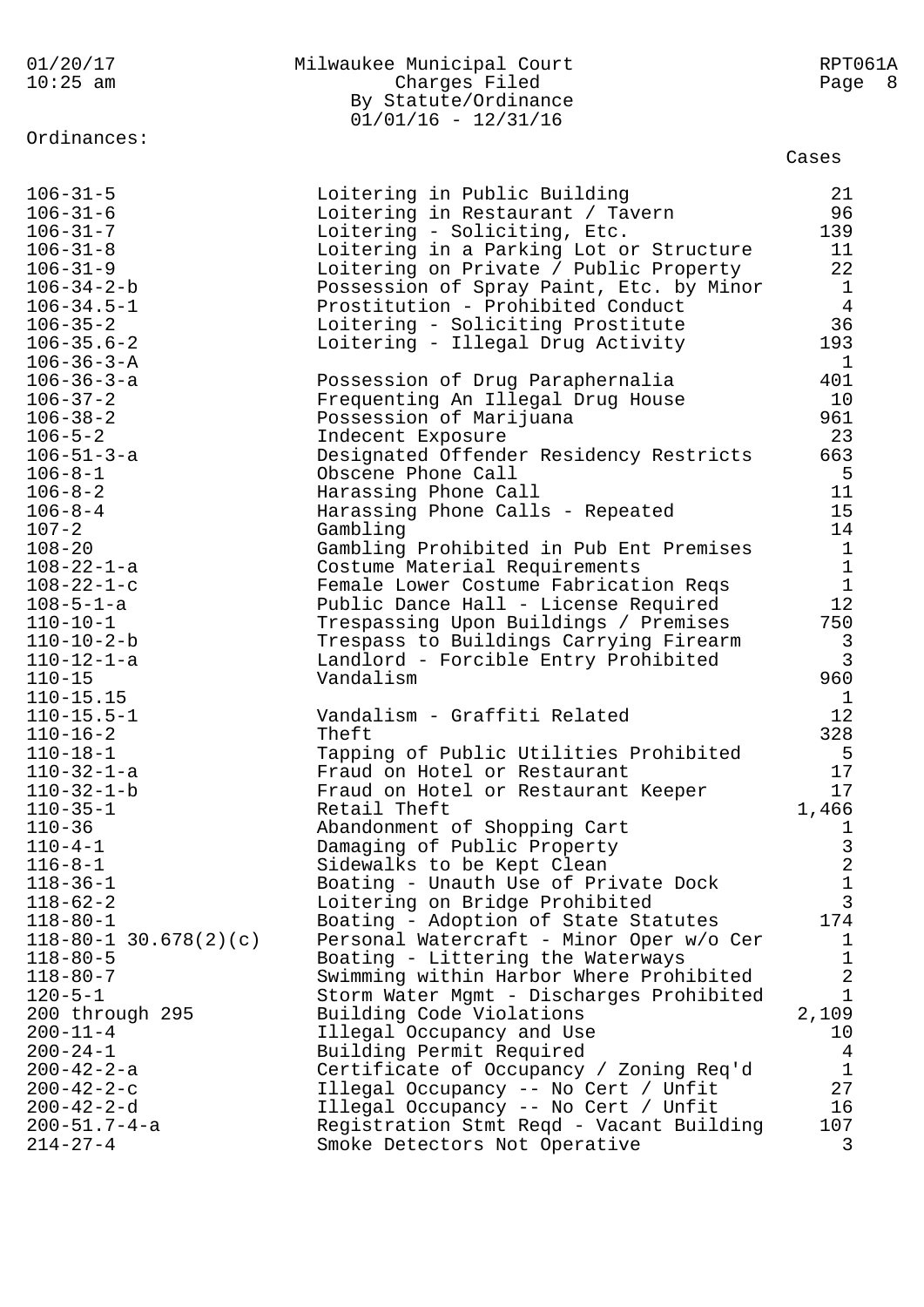| 01/20/17    | Milwaukee Municipal Court | RPT061A |
|-------------|---------------------------|---------|
| $10:25$ am  | Charges Filed             | Page 9  |
|             | By Statute/Ordinance      |         |
|             | $01/01/16 - 12/31/16$     |         |
| Ordinances: |                           |         |
|             |                           | Cases   |
|             |                           |         |

| $214 - 3$               | Adoption of Model Fire Code               | 13                                              |
|-------------------------|-------------------------------------------|-------------------------------------------------|
| 218                     | Razing of Buildings                       | $\overline{4}$                                  |
| $222 - 19 - 1$          | Unsafe or Illegal Electrical Equipment    | $\mathbf 1$                                     |
| 244                     | Signs and Outdoor Advertising             |                                                 |
| 275                     | Building Maintenance                      |                                                 |
| $275 - 32 - 3 - a$      | Exterior Wood Surfaces Protected          | $\begin{array}{c} 1 \\ 3 \\ 1 \end{array}$      |
| $275 - 81 - 5$          | Sanitation - Maintenance of Premises      |                                                 |
| 290                     | Erosion Control                           | $\overline{4}$                                  |
| 295                     | Zoning Violations                         | 56                                              |
| $295 - 403 - 3 - b$     | Paved or Approved Surface Required        | 12                                              |
| $295 - 503 - 1$         | Residential Lot - Land Use Violation      | 6                                               |
| $295 - 503 - 3 - b$     | Residential Lot - Improper Veh Repair     | 9                                               |
| $295 - 505 - 4 - b - 4$ | Exceed Max Number Parked Vehicles on Lot  | 16                                              |
| $295 - 505 - 4 - b - 9$ | Unregistered Vehicle Parked > 30 Days     | $\overline{3}$                                  |
| $295 - 603 - 1$         | Commercial Lot - Land Use Violation       | 22                                              |
| $50 - 25 - 5$           | Resist or Obstruct Issuance of Citation   | 80                                              |
| $63 - 19 - 3 - a$       | Animal at Large in Park/Parkway           | $\overline{2}$                                  |
| $63 - 3$                | Park Hour Violation                       | 39                                              |
| $66 - 12 - 9 - a$       | Remove, Transport, Store Asbestos Not Wet | $\mathbf{1}$                                    |
| $66 - 12 - 9 - k$       | Fail to Act Results in Asbestos Exposure  | $\overline{2}$                                  |
| $66 - 22 - 1 - a$       | Create/Knowing Allow Lead-Based Nuisance  | 78                                              |
| $66 - 22 - 4$           | Lead Abatement Permit                     | $\overline{2}$                                  |
| $66 - 22 - 4 - h - 1$   | Permit Required to Conduct Lead Reduc.    | $\epsilon$                                      |
| $66 - 22 - 4 - h - 11$  | Failure to Comply w/Local, St, Fed Law    | $\mathbf 1$                                     |
| $66 - 22 - 6$           | Interior Site Preparation                 | $\mathbf 1$                                     |
| $68 - 21 - 1 - A$       |                                           |                                                 |
| $68 - 21 - 1 - a$       | Food Dealer License Required              | $\frac{1}{7}$                                   |
| $68 - 4 - 1 - a$        | Food Dealers License Required             |                                                 |
| $68 - 4.3 - 2$          | Convenience Food Store Regulations        | 123161                                          |
| $68 - 41 - 5 - c$       | No Food Peddler License Sticker           |                                                 |
| $68 - 55 - 1$           | Food Lic - Convenience Store Sec Regs     |                                                 |
| $75 - 17 - 1$           | False Call for Emergency Services         |                                                 |
| $75 - 23 - 5 - a$       | Tattoo / Body Pierce - License Required   |                                                 |
| $75 - 25 - 2$           | State Food Protection Practices Cert.     | $\mathbf 1$                                     |
| $78 - 17 - 1$           | Dog and Cat Licenses Required             | 71                                              |
| $78 - 19 - 1$           | Permitting Animal at Large                | 48                                              |
| $78 - 19 - 2$           | Setting Animal at Large                   | 23                                              |
| $78 - 19 - 3$           | Animal Litter Nuisance                    | 5                                               |
| $78 - 22 - 1$           | Pit-Bull/Rottweiler - Leash Requirements  | 10                                              |
| $78 - 22 - 2$           | Pit Bull/Rottweiler - Yard / Kennel Reqs  | 44                                              |
| $78 - 22 - 3$           | Pit-Bull/Rottweiler - Behavior Class Req  | 33                                              |
| $78 - 23 - 1 - A$       |                                           | $\mathbf{1}$                                    |
| $78 - 23 - 1 - a$       | Dangerous Animal Regulations              | $\mathsf 9$                                     |
| $78 - 23 - 10$          | Dangerous Animal at Large Notif Req'd     | $\mathbf 1$                                     |
| $78 - 23 - 2$           | Dangerous Animal - Leash and Muzzle Reg   | $\overline{4}$                                  |
| $78 - 23 - 3 - a$       | Dangerous Animal - Confinement Required   |                                                 |
| $78 - 23 - 3 - b$       | Dangerous Animal - Pen / Kennel Reqs      |                                                 |
| $78 - 23 - 5$           | Dangerous Animal - Sign Required          | $\begin{array}{c} 1 \\ 2 \\ 1 \\ 1 \end{array}$ |
| $78 - 23 - 7$           | Dangerous Animal - Liability Ins Req'd    |                                                 |
| $78 - 27 - 1$           | Failure to Surrender Rabid Animal         | $\overline{3}$                                  |
| $78 - 29 - 1$           | Animal Disturbing Peace                   | 13                                              |
| $78 - 3 - 1$            | Animal Owner's Duty to Restrain, Etc.     | 29                                              |
|                         |                                           |                                                 |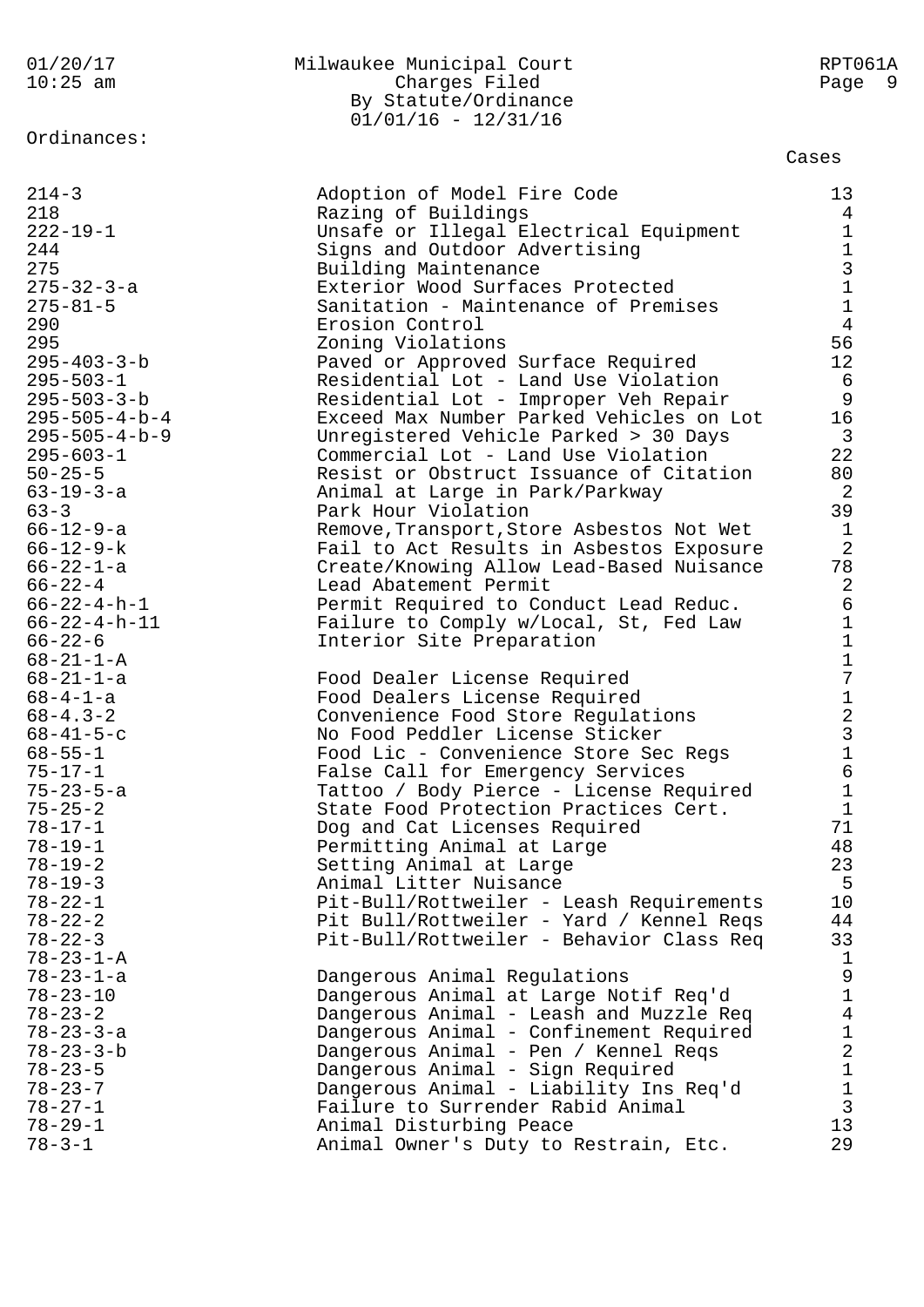Ordinances:

## 01/20/17 Milwaukee Municipal Court RPT061A Charges Filed By Statute/Ordinance  $01/01/16 - 12/31/16$

## Cases

| $78 - 31 - 1 - a$     | Cruelty to Animals                       | 11             |
|-----------------------|------------------------------------------|----------------|
| $78 - 31 - 1 - b$     | Abandon/Transport Animal in Cruel Manner | $\overline{a}$ |
|                       |                                          |                |
| $78 - 31 - 2$         | Cruelty to Animals - Food and Water Regs | 8              |
| $78 - 31 - 3 - a$     | Cruelty to Animals - Lack of Shelter     | 8              |
| $78 - 31 - 3 - b$     | Cruelty to Animals - Lack of Shade       | $\overline{2}$ |
| $78 - 31 - 3 - c$     | Cruelty to Animals - Lack Proper Shelter | 6              |
| $78 - 31 - 4$         | Cruelty to Animals - Leash Requirements  | 5              |
| $78 - 5 - 1$          | Keep Animal in City - Type Not Permitted | $\mathbf{1}$   |
|                       | Keep Animal in City - Exceed # Permitted | 3              |
| $78 - 5 - 3$          |                                          |                |
| $79 - 10 - 2$         | Littering on Street by Motor Vehicle     | $\mathbf{1}$   |
| $79 - 11$             | Littering of Public Property             | 70             |
| $79 - 12 - 1$         | Littering of Premises                    | 14             |
| $79 - 14 - 2$         | Unauth Use of Neighborhood Dumpsters     | $\mathbf{1}$   |
| $79 - 3 - 4 - a - 1$  | Comm Waste Receptacles Required          | $\mathbf{1}$   |
| $79 - 40 - 1$         | Unauthorized Removal of Recyclables      | $\mathbf{1}$   |
| $79 - 5.7 - 1$        | Waste Containers - Addition to Contents  |                |
| $80 - 15$             | Spitting in Public Places                | $\frac{1}{3}$  |
|                       |                                          | 10             |
| $80 - 44 - 2$         | Dumping Prohibited                       |                |
| $80 - 6.1$            | Discharge Offensive/Hazardous Substance  | $\mathbf 1$    |
| $80 - 63 - 1$         | Excessive Noise Prohibited               | 245            |
| $80 - 63 - 2$         | Noise Constituting a Nuisance            | 1              |
| $80 - 65 - 4$         | Noise Nuisances                          | $\overline{3}$ |
| $82 - 2$              | Use of False Weights and Measures        | $\mathbf{1}$   |
| $84 - 20 - 15 - a$    | Fraud of Parking Lot Operator            | $\overline{a}$ |
| $84 - 7 - 3$          | License Req'd If Estab Open 12am-5am     | $\overline{a}$ |
| $85 - 12.5 - 2$       | License/Permit - Duplicate Required      | $\mathbf{1}$   |
| $85 - 23 - 2$         | Licensed Estab - Occ Limit to be Posted  | $\overline{a}$ |
|                       |                                          |                |
| $85 - 23 - 4 - a$     | Licensed Estab - Exceeding Occupy Limit  | 9              |
| $90 - 15 - 3 - A - 1$ |                                          | $\overline{a}$ |
| $90 - 15 - 3 - a - 1$ | Class B Premises Allow Patron After Hrs  | 8              |
| $90 - 16$             | Display of Liquor License Required       | $\mathbf{1}$   |
| $90 - 16 - 1$         | Display of License - Posting Required    | $\overline{a}$ |
| $90 - 17$             | Tavern Charges to Be Posted              | $\mathbf{1}$   |
| $90 - 18 - 1 - A - 1$ |                                          |                |
| $90 - 18 - 1 - a - 1$ | Sale of Alcohol to Underaged Person      | $\frac{1}{9}$  |
| $90 - 18 - 1 - a - 3$ | Allow Consumption of Alcohol by Underage | 1              |
| $90 - 18 - 1 - c$     | Underage Attempt/Procure Alcohol         | ς              |
|                       |                                          |                |
| $90 - 18 - 2$         | Possession of Alcohol by Underage Person | 154            |
| $90 - 18 - 3$         | Misrepresenting Age to Receive Alcohol   | 65             |
| $90 - 19 - 1$         | Presence of Minor at Licensed Premises   | 46             |
| $90 - 19 - 2 - a - 1$ | Allow Underage on Premises               | 7              |
| $90 - 21$             | Disorderly Premises Prohibited           | 3              |
| $90 - 27 - 1$         | Licensed Premises - Open Entry Required  | 1              |
| $90 - 27 - 1 - c$     | Licensed Premises-Immed Police Entry Req | 3              |
| $90 - 3 - 1$          | Liquor License Required                  | 7              |
| $90 - 3 - 2$          | Alcohol Sales - Premises License Reqd    | $\overline{c}$ |
| $90 - 32 - 1$         | Fraud on Tavernkeeper                    | 3              |
| $90 - 39 - 1$         |                                          | $\mathbf{1}$   |
|                       | Alcoholic Beverages on School Premises   |                |
| $90 - 4 - 10 - a$     | Class D Operator's Liquor License        | 13             |
| $90 - 4 - 4 - c$      | Class B Licensee's Responsibility        | 1              |
| $90 - 8 - 1$          | Responsible Person on Premises Req'd     | 14             |
| $92 - 1 - 2$          | Pawnbroker - License Required            | 1              |
|                       |                                          |                |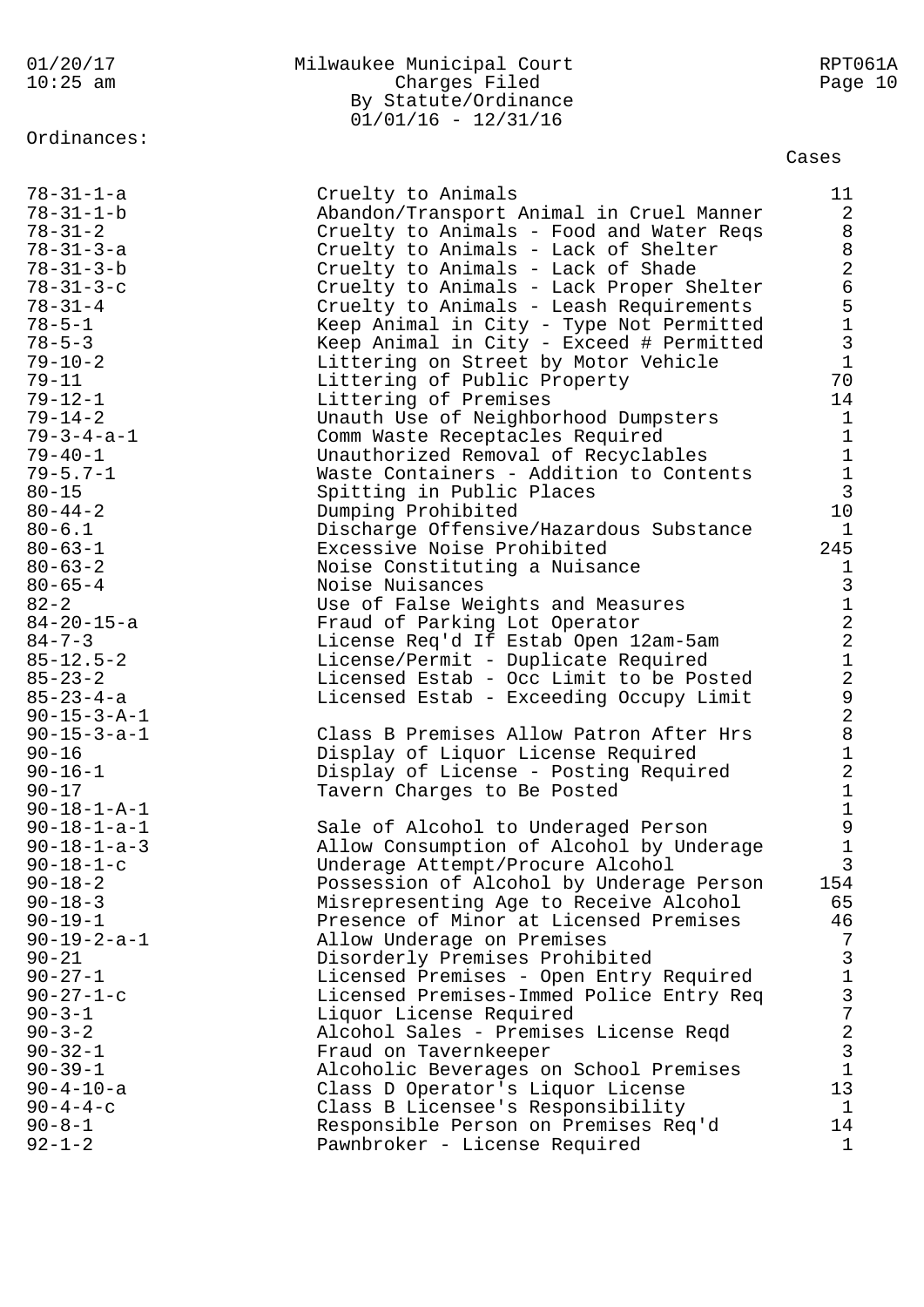| 01/20/17<br>$10:25$ am                                                                                                                                                      | Milwaukee Municipal Court<br>Charges Filed<br>By Statute/Ordinance<br>$01/01/16 - 12/31/16$                                                                                                                                                                                                                                                                                                                   | RPT061A<br>Page 11                |
|-----------------------------------------------------------------------------------------------------------------------------------------------------------------------------|---------------------------------------------------------------------------------------------------------------------------------------------------------------------------------------------------------------------------------------------------------------------------------------------------------------------------------------------------------------------------------------------------------------|-----------------------------------|
| Ordinances:                                                                                                                                                                 |                                                                                                                                                                                                                                                                                                                                                                                                               | Cases                             |
| $92 - 11.5 - 1$<br>$92 - 2 - 2 - a$<br>$92 - 2 - 6$<br>$92 - 3 - 3 - a$<br>$93 - 45 - 1$<br>$93 - 47 - 2$<br>$93 - 47 - 3$<br>$93 - 47 - 4$<br>$93 - 5 - 1$<br>$95 - 1 - 2$ | Secondhand Sales - Article Not Owned<br>Secondhand Dealer - License Required<br>Secondhand Dealer's License Regulations<br>Junk Collector/Dealer - License Required<br>Recycle/Salvage/Tow - Lic Stickers/Sign<br>Towing - Non-Consensual Requirements<br>Towing - Drop Fee Restrictions<br>Towing - Restrictions on Actions of Oper<br>Secondhand MV Dealer License Req'd<br>Direct Sellers License Required | 72<br>10<br>3<br>3<br>8<br>3<br>2 |
| $95 - 14 - 2 - a$                                                                                                                                                           | Home Improvement Contractor License Reqd                                                                                                                                                                                                                                                                                                                                                                      | 2                                 |
| Sub Total:                                                                                                                                                                  |                                                                                                                                                                                                                                                                                                                                                                                                               | 21,076                            |

Total Cases Filed: 66,679